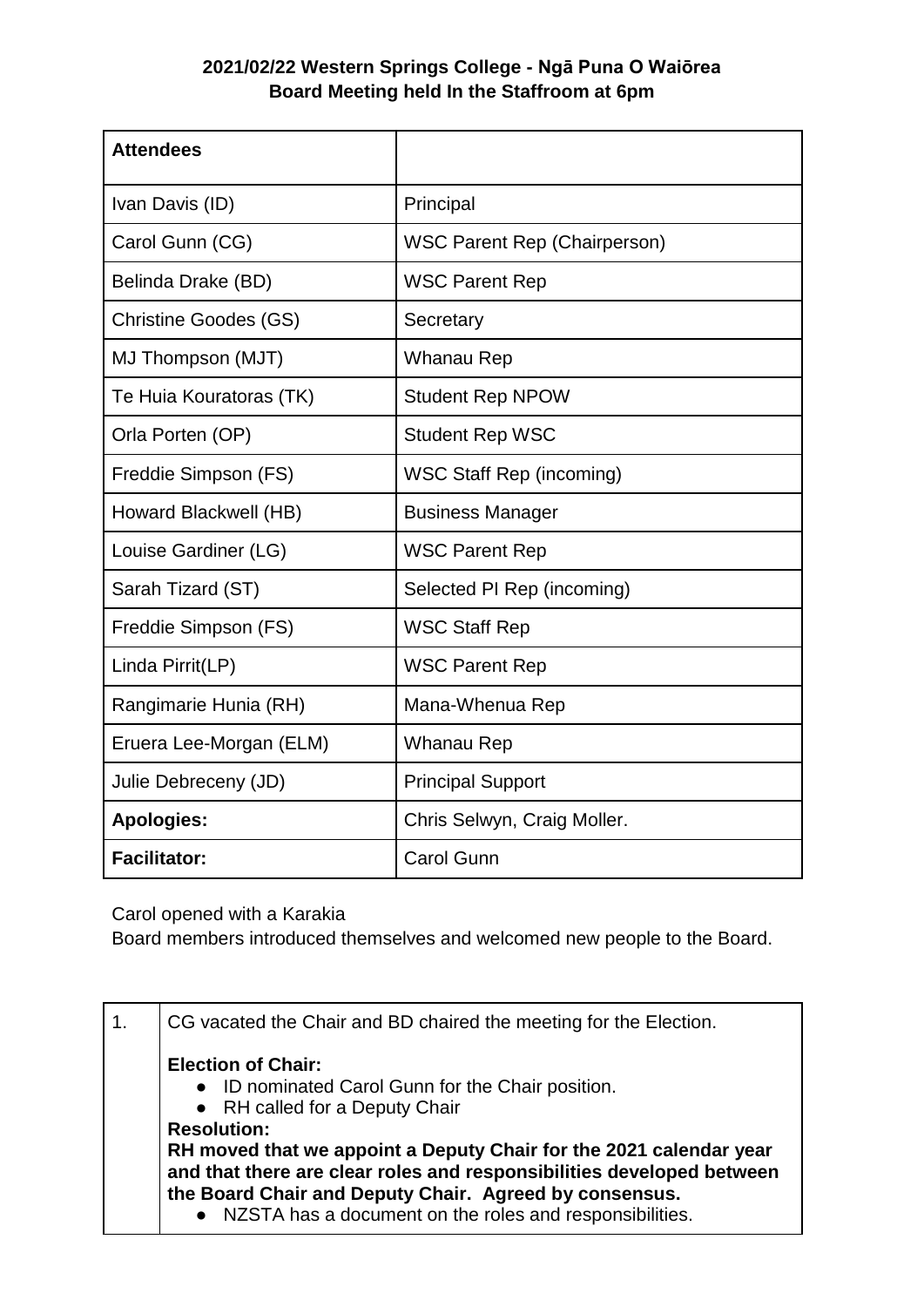|    | Resolution: There were no more nominations for the Board Chair.<br>Carol Gunn was elected. Agreed by consensus.<br>CG took the Chair.<br>$\bullet$<br>• ID acknowledged the workload that CG undertakes to support the<br>Principal in his role.<br>The Chair welcomed Louise Gardiner to the Board. The newly<br>$\bullet$<br>appointed Parent Rep informed the Board of her background.<br>The Chair welcomed Sarah Tizard to the meeting.<br>• Sarah has been suggested as a potential PI Rep for the Board.<br>• Sarah left the meeting while the Board discussed her suitability.<br>• FS talked about Sarah's background and explained that Sarah had<br>the support of previous PI Reps (Tupe and Ka'u) for this role.<br>• RH asked if Sarah would have any other support for this role.<br>• Ka'u was to be asked for feed-in for the role. There were Pasifika<br>Fono held through the year and NZSTA has workshops she could<br>attend.<br>• Sarah to be made aware that she will be the Pasifika Rep but she will<br>represent all our community.<br>Make this a yearly appointment.<br>Resolution: That for the 2021 calendar year, Sarah Tizard is selected<br>as the Pasifika Rep and that FS will talk to Tupe and Ka'u for their<br>recommendations on support. Passed by consensus.                                                                                              |
|----|-----------------------------------------------------------------------------------------------------------------------------------------------------------------------------------------------------------------------------------------------------------------------------------------------------------------------------------------------------------------------------------------------------------------------------------------------------------------------------------------------------------------------------------------------------------------------------------------------------------------------------------------------------------------------------------------------------------------------------------------------------------------------------------------------------------------------------------------------------------------------------------------------------------------------------------------------------------------------------------------------------------------------------------------------------------------------------------------------------------------------------------------------------------------------------------------------------------------------------------------------------------------------------------------------------------------------------------------------------------------------------------------------------|
| 2. | <b>INTERESTS NOTED: Nil</b>                                                                                                                                                                                                                                                                                                                                                                                                                                                                                                                                                                                                                                                                                                                                                                                                                                                                                                                                                                                                                                                                                                                                                                                                                                                                                                                                                                         |
| 3. | <b>GUEST PRESENTATIONS</b><br>2020 Finance:<br>• HB focussed on end of year 2020 figures.<br>• Cost cutting was rigorous in 2020.<br>• 50 international students have stayed.<br>The Ministry has offered 'a letter of comfort' which we have not had<br>to use so far.<br>More money than budgeted has been spent on cleaning the new<br>buildings.<br>• ID & HB are in dialogue with Sam Fowler from the Ministry<br>There are major deficiencies in facilities management and we need<br>$\bullet$<br>to start thinking about plans to address this situation.<br>• Sam Fowler acknowledges this.<br>Action: RH would like included in the budget for stage two of the<br>rebuild a percentage for ongoing repairs and maintenance.<br>Is our overstaffing sustainable?<br>A shortlist for HB's replacement has been made.<br>$\bullet$<br>Howard, Peter Gall, Ivan and a staff rep will be on the interviewing<br>$\bullet$<br>panel.<br>• ID asked for a Waiorea rep to be on the panel.<br>RH says let management do this and ask for input from Waiorea if it<br>is needed.<br>Make sure the successful applicant would be happy to be challenged<br>$\bullet$<br>by the board if need be.<br>• ID acknowledged HB's valuable time that he has spent at<br>WSC/NPOW and wished him well in his retirement. He was<br>presented with a Titoki tree as a gift from the Board.<br>Dinner 7.31pm |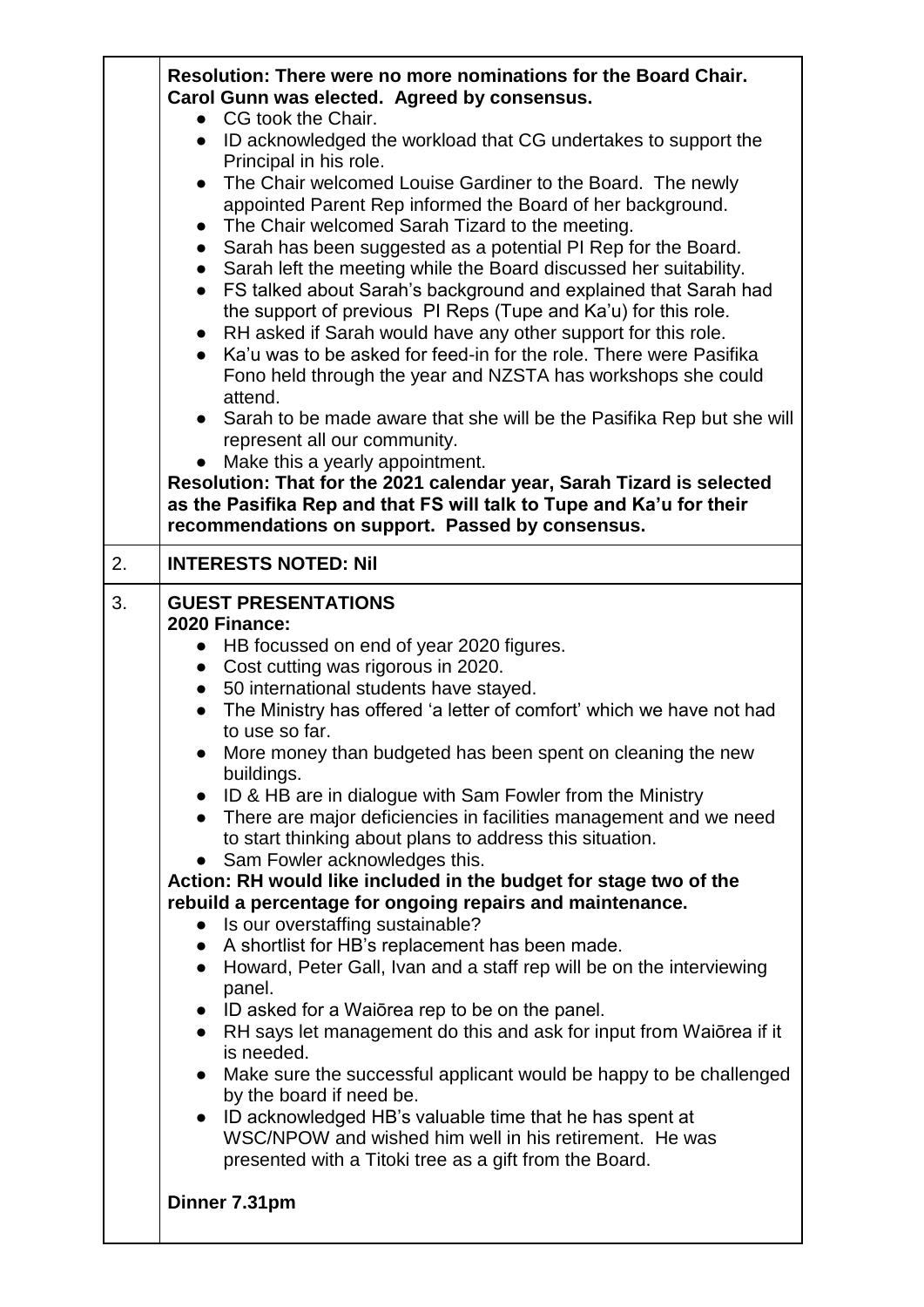| 4. | <b>STRATEGIC DISCUSSIONS</b>                                                                                                                 |  |
|----|----------------------------------------------------------------------------------------------------------------------------------------------|--|
|    | Rangimarie presented the Annual Goals for Nga Puna o Waiorea.                                                                                |  |
|    | These are:                                                                                                                                   |  |
|    | • Goal 1: Academic excellence and achieving their aspirations.                                                                               |  |
|    | Goal 2: Exceptional Te Reo Māori & Ahuatange Māori focussed<br>$\bullet$                                                                     |  |
|    | curriculum.                                                                                                                                  |  |
|    | Goal 3: Long-term sustainable Nga Puna o Waiorea model.                                                                                      |  |
|    | <b>Budget:</b>                                                                                                                               |  |
|    | • RH presented a profit and loss statement.                                                                                                  |  |
|    | • There are four current income streams.                                                                                                     |  |
|    | They are:<br>$\bullet$                                                                                                                       |  |
|    | MLP - Māori Language Proficiency.<br>$\bullet$                                                                                               |  |
|    | • Wharekura - secondary school.<br>MOE Support Funding - funding received.                                                                   |  |
|    | $\bullet$<br>Fundraising - Ngā puna o Waiōrea funded for things like Kapa Haka.<br>$\bullet$                                                 |  |
|    | The desire is to build a sustainable funding model over the next<br>$\bullet$                                                                |  |
|    | year.                                                                                                                                        |  |
|    | • The gap in funding is having to come to this board to resource this.                                                                       |  |
|    | They are trying to articulate the true costs of Waiorea, not relying on<br>$\bullet$                                                         |  |
|    | unpaid help.                                                                                                                                 |  |
|    | They are trying to close the gap of inequity in Māori education.<br>$\bullet$                                                                |  |
|    | It all contributes to having a strong outcome for our students.<br>$\bullet$                                                                 |  |
|    | Belinda acknowledges all the hard mahi that has been done.                                                                                   |  |
|    | Action: RH to send the Budget papers to the board.                                                                                           |  |
|    | • WSC noted the presented Budget and acknowledged that Nga Puna                                                                              |  |
|    | O Waiorea is to be involved in this process.                                                                                                 |  |
|    | Howard left at 8.25pm                                                                                                                        |  |
|    | Letter of acknowledgement of Chris' role as Tumuaki:                                                                                         |  |
|    | • This is needed so the Tumuaki can participate in Ministry meetings.<br>At the September 2020 meeting this was agreed to but to date it has |  |
|    | not been done.                                                                                                                               |  |
|    | Action: CG will draft a letter and she will send it to Rangimarie, MJ                                                                        |  |
|    | and Eruera for their comments.                                                                                                               |  |
|    | Update and decisions made for property developments:                                                                                         |  |
|    | It was agreed that it is necessary to have Nga Puna o Waiorea's                                                                              |  |
|    | input for the next stage of the property development.                                                                                        |  |
|    | Action: This is to go back to Te Ohonga Ake for them to elect a                                                                              |  |
|    | representative.                                                                                                                              |  |
|    | <b>Student Report:</b>                                                                                                                       |  |
|    | TK reported that there are some issues between Waiorea and P I                                                                               |  |
|    | students.                                                                                                                                    |  |
|    | • These issues have been acted out on social media.                                                                                          |  |
|    | • How the English medium could be supportive of the P I students was<br>discussed.                                                           |  |
|    | Making the school haka inclusive, starting this at year 9.                                                                                   |  |
|    | • Student leaders should lead this.                                                                                                          |  |
|    | • The board supports this and would like to be informed of any plans.                                                                        |  |
|    | Social Media kaupapa needs addressing.<br>$\bullet$                                                                                          |  |
|    | Resolution: That the Health and Safety register looks at some of the                                                                         |  |
|    | well being and social aspects like racism, social media and diversity                                                                        |  |
|    | discrimination. Passed by consensus.                                                                                                         |  |
|    | • LP pointed out that there is a Student Achievement and Wellbeing                                                                           |  |
|    | Committee.                                                                                                                                   |  |
|    | Solar:                                                                                                                                       |  |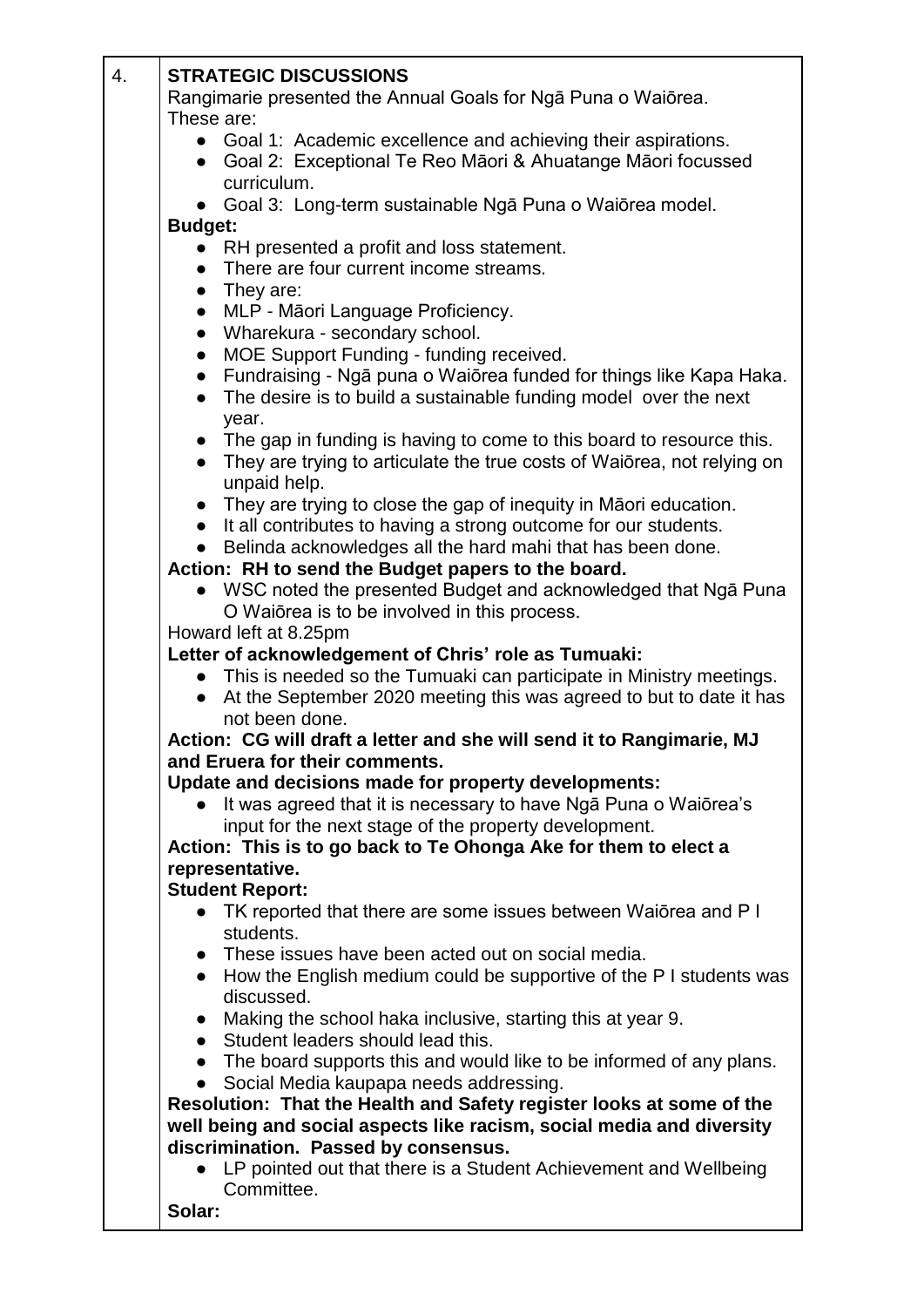| • The panels went up on the roof of the new Gym over Christmas.<br>Discussion around where to put the additional solar panels.<br>$\bullet$<br>CS would like to see Waioteao the next building to have solar panels.<br>Action: This is to go back to Te Ohonga Ake. |
|----------------------------------------------------------------------------------------------------------------------------------------------------------------------------------------------------------------------------------------------------------------------|
| ID will talk to the Architects to work out a plan.                                                                                                                                                                                                                   |
| <b>Strategic Direction:</b>                                                                                                                                                                                                                                          |
| Not a lot has happened because of Covid last year.                                                                                                                                                                                                                   |
| • We need to look at succession planning and organise a time to meet.                                                                                                                                                                                                |
| <b>Principal's report:</b>                                                                                                                                                                                                                                           |
| • Taken as read.                                                                                                                                                                                                                                                     |
| • ID touched on staffing.                                                                                                                                                                                                                                            |
| • ID to give our achievement data to the Achievement and Wellbeing                                                                                                                                                                                                   |
| Committee.                                                                                                                                                                                                                                                           |
| • ID has attended two meetings so far on stage two of the rebuild.                                                                                                                                                                                                   |
| He would like a representative from Waiorea to attend these                                                                                                                                                                                                          |
| meetings.<br>Action: Work on building a work template for ID.                                                                                                                                                                                                        |
| <b>Annual Plan:</b>                                                                                                                                                                                                                                                  |
| Carol encourages the Board to look through it and forward feedback<br>to ID by 5 March.                                                                                                                                                                              |
| Action: CG to acknowledge Graeme scholarship results.                                                                                                                                                                                                                |
| Action: CG to acknowledge Waiōrea's NCEA results. Year 11 in                                                                                                                                                                                                         |
| particular. DY to help CG to write this.                                                                                                                                                                                                                             |
| Submit Waiōrea's Annual Plan inside of the WSC Annual Plan.                                                                                                                                                                                                          |
| <b>Staff Rep Report:</b>                                                                                                                                                                                                                                             |
| • Report taken as read                                                                                                                                                                                                                                               |
| • FS added that relief and classroom spaces are still an ongoing                                                                                                                                                                                                     |
| concern. She is foreshadowing that this is coming up.                                                                                                                                                                                                                |
| Discussion around compensating a Te Reo Māori teacher time<br>$\bullet$                                                                                                                                                                                              |
| release to acknowledge their mahi in providing<br>support/teaching/knowledge to staff in Te Ao Māori Roopu that                                                                                                                                                      |
| meets on Thursday mornings.                                                                                                                                                                                                                                          |
| Resolution: The board supports ID to resource the training of Te Reo                                                                                                                                                                                                 |
| Māori within school for staff.                                                                                                                                                                                                                                       |
| • Work is happening on the Graduate profile.                                                                                                                                                                                                                         |
| • Communication from whanau is becoming increasingly threatening.                                                                                                                                                                                                    |
|                                                                                                                                                                                                                                                                      |
| 9.35pm The meeting went into Public Excluded Business to protect<br>the privacy of individuals.                                                                                                                                                                      |
| 10.05pm: The matters having been dealt with satisfactorily the<br>meeting went out of Public Excluded Business.                                                                                                                                                      |
| Resolution: The board directs that there be no further meetings with a<br>family that has made a complaint. Any further communication is to be<br>mail only.                                                                                                         |
| <b>MONITORING</b>                                                                                                                                                                                                                                                    |
| <b>Resolution:</b><br>The board recommends that Eruera Lee-Morgan be made the Deputy<br>Chair on the Board. Pass by consensus.                                                                                                                                       |
| <b>Matters arising from previous minutes:</b>                                                                                                                                                                                                                        |